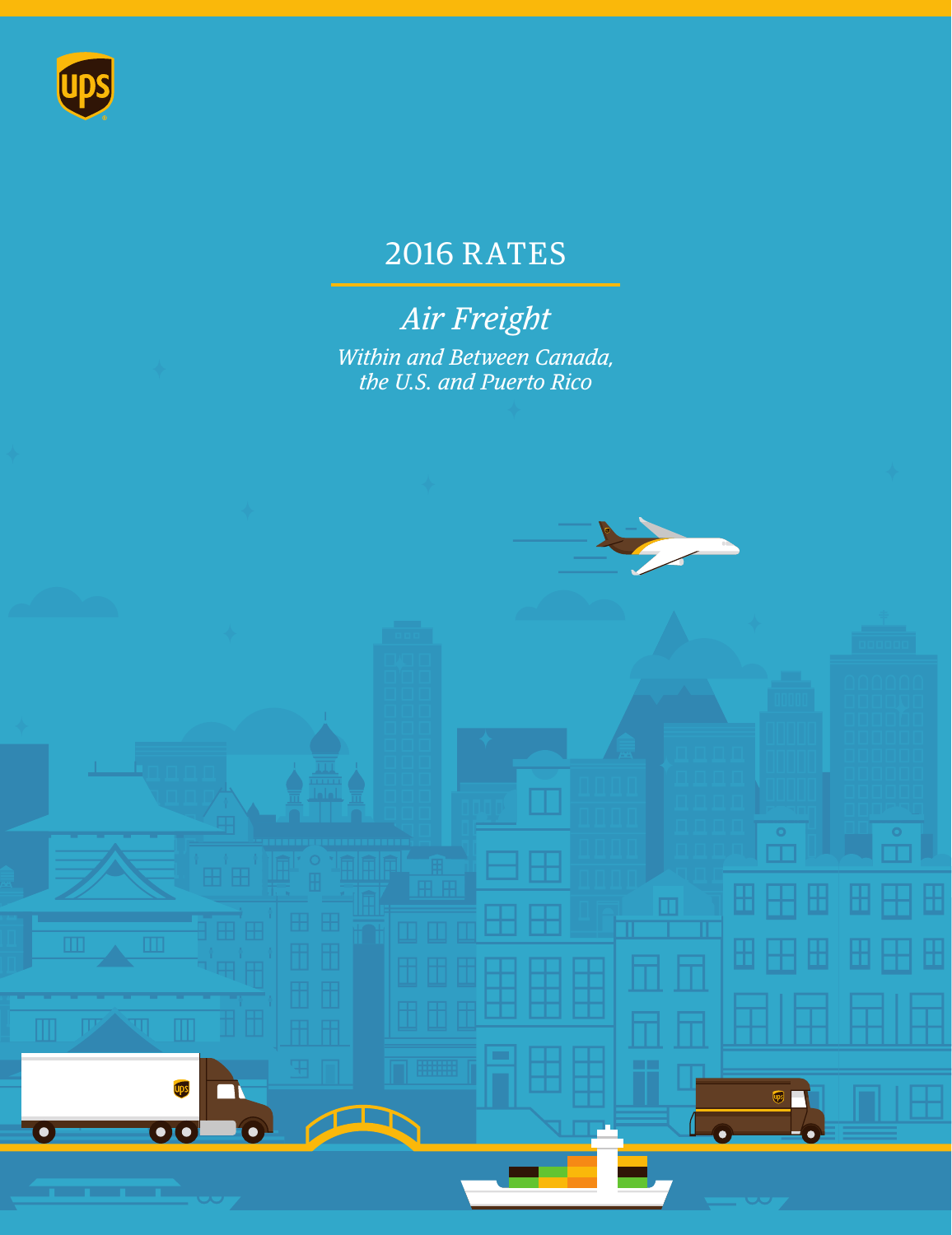### U.S. 48 Origin *2016 Rates*

## Air Freight

#### **Within and Between the U.S., Canada and Puerto Rico**

#### **Guaranteed Service**

| Weight                                                                                                                                                         |                            |          |          |          |          |          |          |                                   | <b>Destination</b>                          |                                          |                                                                                                                                |                                           |        |        |        |        |        |        |
|----------------------------------------------------------------------------------------------------------------------------------------------------------------|----------------------------|----------|----------|----------|----------|----------|----------|-----------------------------------|---------------------------------------------|------------------------------------------|--------------------------------------------------------------------------------------------------------------------------------|-------------------------------------------|--------|--------|--------|--------|--------|--------|
| <b>Breaks (lbs)</b>                                                                                                                                            | <b>Destination U.S. 48</b> |          |          |          |          |          |          | <b>AK/HI</b><br><b>Metro</b>      | <b>PR</b>                                   | <b>AK/HI</b><br><b>Extended</b>          | <b>Destination Canada</b>                                                                                                      |                                           |        |        |        |        |        |        |
| <b>UPS Next Day Air® Freight</b>                                                                                                                               |                            |          |          |          |          |          |          |                                   |                                             |                                          |                                                                                                                                |                                           |        |        |        |        |        |        |
| For UPS zone information, refer to the 48 Contiguous States Zone Charts at ups.com/rates for UPS Next Day Air®.                                                |                            |          |          |          |          |          |          |                                   |                                             |                                          | For UPS zone information, refer to the UPS Rate and Service Guide at<br>ups.com/rates for UPS Worldwide Express <sup>®</sup> . |                                           |        |        |        |        |        |        |
| <b>Zones</b>                                                                                                                                                   | 102                        | 103      | 104      | 105      | 106      | 107      | 108      | For Next                          | 125                                         |                                          | 81                                                                                                                             | 82                                        |        |        |        |        |        |        |
| 151-499                                                                                                                                                        | \$1.42                     | \$2.02   | \$3.51   | \$5.06   | \$5.30   | \$6.37   | \$7.03   | <b>Business Dav</b>               | \$5.86                                      | For Next<br><b>Business Day</b>          | \$4.91                                                                                                                         | \$5.24                                    |        |        |        |        |        |        |
| 500-999                                                                                                                                                        | \$1.40                     | \$1.92   | \$3.16   | \$4.94   | \$5.28   | \$6.35   | \$6.86   | Service to<br><b>AK/HI Metro</b>  | \$5.86                                      | Service to AK/HI                         | \$4.91                                                                                                                         | \$5.24                                    |        |        |        |        |        |        |
| 1,000-1,999                                                                                                                                                    | \$1.37                     | \$1.88   | \$3.14   | \$4.75   | \$5.18   | \$6.30   | \$6.68   | <b>JPS Next Day</b>               | \$5.44                                      | Extended, UPS<br>Next Day Air            | \$4.54                                                                                                                         | \$4.85                                    |        |        |        |        |        |        |
| 2,000 or more                                                                                                                                                  | \$1.34                     | \$1.86   | \$2.91   | \$4.26   | \$5.12   | \$6.26   | \$6.60   | Air Freight<br>NGS is             | \$5.44                                      | Freight NGS is<br>available.             | \$4.54                                                                                                                         | \$4.85                                    |        |        |        |        |        |        |
| <b>Minimum Charge</b>                                                                                                                                          | \$115.00                   | \$197.00 | \$297.00 | \$374.00 | \$398.00 | \$415.00 | \$464.00 | available.                        | \$878.07                                    |                                          | \$493.99                                                                                                                       | \$541.09                                  |        |        |        |        |        |        |
| <b>UPS 2nd Day Air® Freight</b><br>For UPS zone information, refer to the 48 Contiguous States Zone Charts at ups.com/rates for UPS 2nd Day Air <sup>®</sup> . |                            |          |          |          |          |          |          |                                   |                                             |                                          | For UPS zone information, refer to the UPS Rate and Service Guide at<br>ups.com/rates for UPS Worldwide Expedited®.            |                                           |        |        |        |        |        |        |
| <b>Zones</b>                                                                                                                                                   | 202                        | 203      | 204      | 205      | 206      | 207      | 208      | For Second                        | 225                                         | For Second                               | 71                                                                                                                             | 72                                        |        |        |        |        |        |        |
| 151-499                                                                                                                                                        | \$1.16                     | \$1.92   | \$2.40   | \$2.52   | \$3.75   | \$5.03   | \$5.90   | <b>Business Dav</b><br>Service to | \$4.11                                      | <b>Business Day</b>                      | \$3.63                                                                                                                         | \$3.82                                    |        |        |        |        |        |        |
| 500-999                                                                                                                                                        | \$1.12                     | \$1.81   | \$2.26   | \$2.46   | \$3.64   | \$4.86   | \$5.54   | <b>AK/HI Metro</b>                | \$4.11                                      | Service to AK/HI<br><b>Extended, UPS</b> | \$3.63                                                                                                                         | \$3.82                                    |        |        |        |        |        |        |
| 1,000-1,999                                                                                                                                                    | \$1.02                     | \$1.77   | \$2.16   | \$2.43   | \$3.52   | \$4.80   | \$5.36   | <b>UPS 2nd Day</b><br>Air Freight | \$3.80                                      | 2nd Day Air                              | \$3.32                                                                                                                         | \$3.50                                    |        |        |        |        |        |        |
| 2,000 or more                                                                                                                                                  | \$0.99                     | \$1.65   | \$2.13   | \$2.19   | \$3.17   | \$4.16   | \$4.76   | NGS is                            | \$3.80                                      | <b>Freight NGS is</b><br>available.      | \$3.32                                                                                                                         | \$3.50                                    |        |        |        |        |        |        |
| <b>Minimum Charge</b>                                                                                                                                          | \$113.00                   | \$183.00 | \$227.00 | \$277.00 | \$313.00 | \$374.00 | \$405.00 | available.                        | \$572.50                                    |                                          | \$393.74                                                                                                                       | \$416.69                                  |        |        |        |        |        |        |
| UPS 3 Day Freight®                                                                                                                                             |                            |          |          |          |          |          |          |                                   |                                             |                                          | For UPS zone information, refer to the UPS Rate and Service Guide at                                                           |                                           |        |        |        |        |        |        |
| For UPS zone information, refer to the 48 Contiguous States Zone Charts at ups.com/rates for UPS 3 Day Select <sup>®</sup> .                                   |                            |          |          |          |          |          |          |                                   |                                             |                                          |                                                                                                                                | ups.com/rates for UPS Standard to Canada. |        |        |        |        |        |        |
| Zones                                                                                                                                                          | 302                        | 303      | 304      | 305      | 306      | 307      | 308      | For Service to                    |                                             | For Service to                           | 51                                                                                                                             | 52                                        | 53     | 54     | 55     | 56     |        |        |
| 151-499                                                                                                                                                        | \$0.96                     | \$1.65   | \$2.02   | \$2.21   | \$3.15   | \$3.91   | \$4.54   | AK/HI Metro,                      | For Service to<br>UPS Next Dav PR. UPS Next | <b>AK/HI Extended</b>                    | \$1.40                                                                                                                         | \$1.81                                    | \$2.13 | \$2.54 | \$2.88 | \$3.20 |        |        |
| 500-999                                                                                                                                                        | \$0.86                     | \$1.55   | \$1.98   | \$2.15   | \$2.94   | \$3.80   | \$4.46   | Air Freight                       | Day Air                                     | <b>UPS Next Dav</b><br>Air Freight NGS.  | \$1.38                                                                                                                         | \$1.79                                    | \$2.10 | \$2.48 | \$2.80 | \$3.13 |        |        |
| 1,000-1,999                                                                                                                                                    | \$0.84                     | \$1.45   | \$1.84   | \$2.08   | \$2.85   | \$3.57   | \$4.37   | NGS, and<br><b>UPS 2nd Dav</b>    | Freight and<br><b>UPS 2nd Day</b>           | and UPS 2nd                              | \$1.34                                                                                                                         | \$1.69                                    | \$2.05 | \$2.41 | \$2.71 | \$3.02 |        |        |
| 2,000 or more                                                                                                                                                  | \$0.79                     | \$1.42   | \$1.82   | \$1.97   | \$2.70   | \$3.54   | \$4.28   | <b>Air Freight</b>                | Air Freight are                             |                                          |                                                                                                                                | Day Air Freight<br>NGS are                | \$1.29 | \$1.64 | \$1.95 | \$2.31 | \$2.61 | \$2.90 |
|                                                                                                                                                                |                            |          |          |          |          |          |          | NGS are                           | available.                                  | available.                               |                                                                                                                                |                                           |        |        |        |        |        |        |

Minimum Charge \$99.11 \$99.47 \$118.60 \$126.26 \$142.85 \$163.25 \$163.85 \$231.86 \$233.05 \$233.16 \$282.17 \$333.25 \$375.83 \$419.60

available.

Notes:

• All of the rates above are per pound and minimum charges are per shipment unless otherwise specified.

• All rates above are in USD.

∙ AM, PM, B1, B2 and B3 points are defined by the current version of UPS Supply Chain Solutions <sup>®</sup> Quick Zip program, available on<br>disk or at forwarding.ups-scs.com/quickzip. UPS Supply Chain Solutions service points are

shipments and are available upon request and at ups-scs.com/terms.

• The UPS Rate and Service Guide can be found at ups.com/rates.